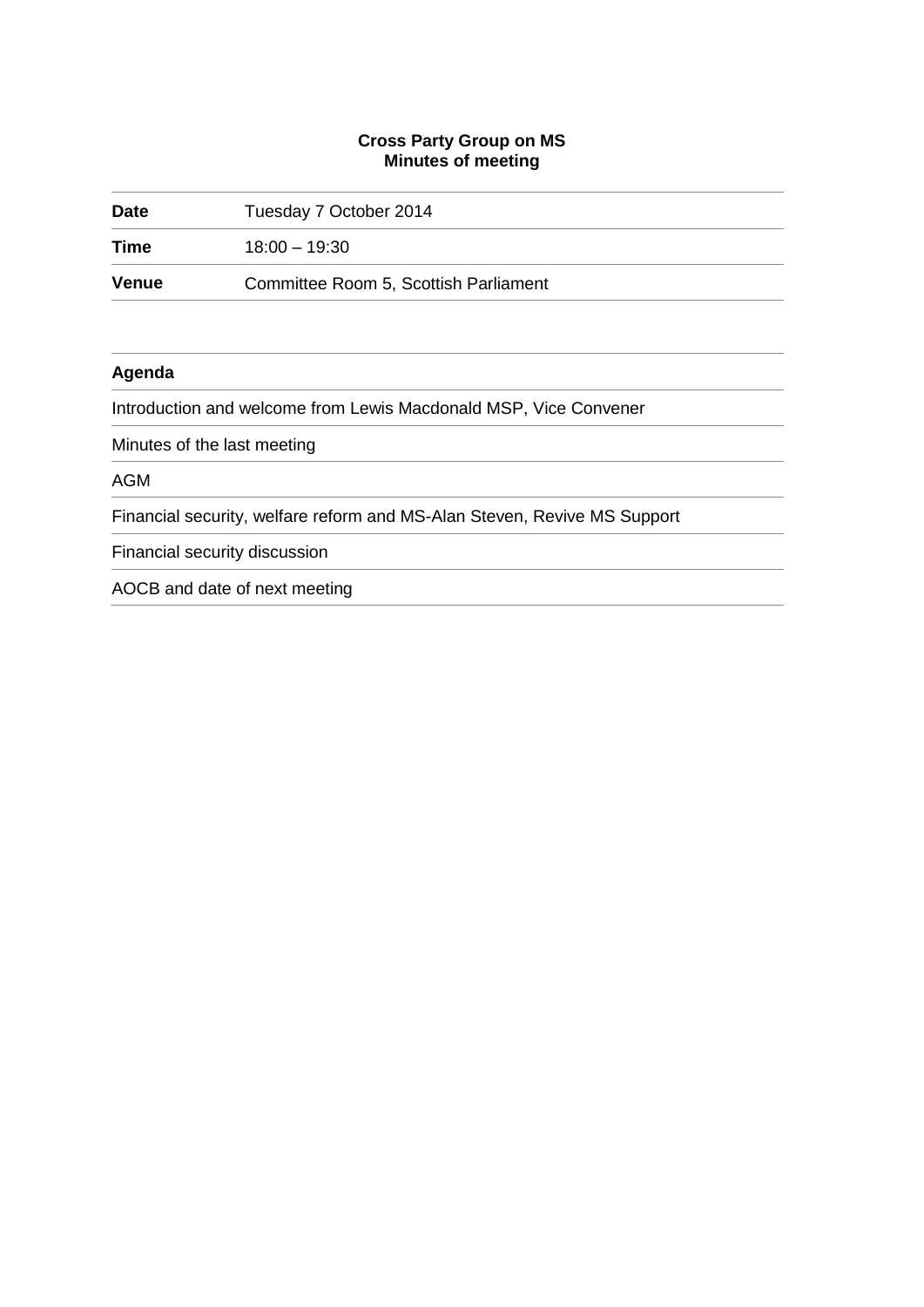## **Attendees**

#### **MSP Members:**

Lewis Macdonald MSP (Vice Convener) Neil Findlay MSP John Finnie MSP Nanette Milne MSP Mark McDonald MSP Rhoda Grant MSP

## **Other attendees:**

| Iain Morrison<br>Duane Patterson<br>Merv Graham<br>Judith MacSween<br>Carole Macartney | <b>Chief Executive, MS Revive Support</b><br>MS Specialist Social Worker, Dundee Social Work Department<br>Personal interest in MS<br>Speech & Language therapist, and interest in MS<br>Chair, MS Therapy Centre Lothian |
|----------------------------------------------------------------------------------------|---------------------------------------------------------------------------------------------------------------------------------------------------------------------------------------------------------------------------|
| <b>Richard Lomas</b>                                                                   |                                                                                                                                                                                                                           |
| <b>Becky Duff</b>                                                                      | Head of Policy and Communications, MS Society                                                                                                                                                                             |
| <b>Martine Douglas</b>                                                                 | Neurology Business Manager, Biogen Idec - ABPI rep                                                                                                                                                                        |
| Karen Swan                                                                             | Market Access and Government Affairs, Genzyme - EMIG rep                                                                                                                                                                  |
| Fiona Burns                                                                            | Personal interest in MS                                                                                                                                                                                                   |
| Mairi O'Keefe                                                                          | Chief Executive, Leuchie House                                                                                                                                                                                            |
| Steven Meldrum                                                                         | Clinical Neuropsychologist, NHS GG&C                                                                                                                                                                                      |
| Alan Steven                                                                            | <b>MS Revive Support</b>                                                                                                                                                                                                  |
| <b>Harry Travers</b>                                                                   | Chairman, MS Society Ayrshire & Arran branch                                                                                                                                                                              |
| <b>Christina Palmer</b>                                                                | carer                                                                                                                                                                                                                     |
|                                                                                        |                                                                                                                                                                                                                           |

# **Apologies:**

| George Adam              | <b>MSP</b>                                         |
|--------------------------|----------------------------------------------------|
| Malcolm Chisholm         | <b>MSP</b>                                         |
| <b>Elizabeth Quigley</b> | Personal interest in MS                            |
| Anne Stewart             | MS Specialist Nurse, NHS Highland                  |
| Andrew Johnston          | Health Board Vice Chair, Dumfries and Galloway NHS |
| Moira Flett              | MS Specialist Nurse, NHS Orkney                    |
| Cat Johnson              | Personal interest in MS                            |
| Jacqui Downs             | MS Managed Clinical Network Manager, NHS Ayrshire  |
|                          |                                                    |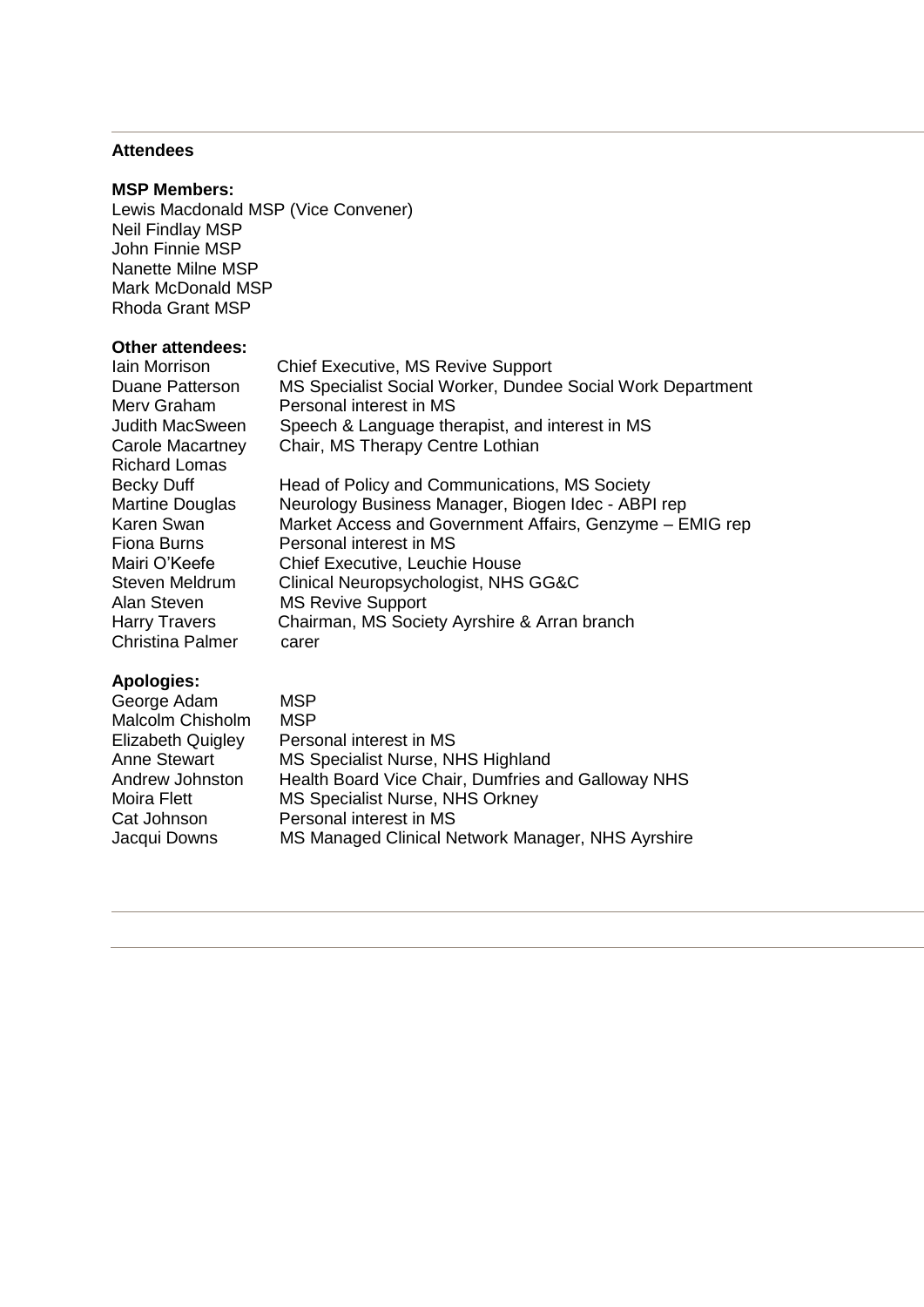## **1 Introduction and welcome from Lewis Macdonald MSP, Vice Convener**

Mr Macdonald welcomed members to the third meeting of the CPG on MS and welcomed our guest speaker Alan Steven from Revive MS Support. He passed on apologies for Convenor George Adam.

#### **2 Minutes of the last meeting**

The minutes of the meeting on 23/04/14 were agreed.

#### **3 AGM**

George Adam MSP had indicated prior to the meeting that he'd be happy to stand for convenor again. This was proposed by Nanette Milne MSP and seconded by Mark McDonald MSP. Lewis Macdonald MSP was agreed as Vice Convenor by Mark McDonald MSP and Neil Findlay MSP. MS Society was nominated as secretariat by Lewis MacDonald MSP and Nannette Milne MSP.

#### **4 Financial security, welfare reform and MS-Alan Steven, Revive MS Support**

The MS CPG welcomed guest speaker Alan Steven from Revive MS Support. Over the last 12 months Alan, who works one day per week, has had 192 encounters (82 different clients) in relation to benefits and welfare by people with MS.

Alan welcomed the MS Society's Voices for Change report, in particular the recommendation that "the UK and Scottish Governments should ensure that there is adequate provision and funding for advice and support services for benefits claimants."

Alan works with people with MS who are applying for benefits including Employment Support Allowance (ESA) and Personal Independence Payment (PIP). Overall Alan had a positive experience of working with DWP. He did acknowledge that Citizens Advice were overburdened, and didn't have the specialist knowledge for people with MS. There are many difficulties for people with MS in applying for benefits, not least the form filling (which typically takes over two hours to answer to 50 plus questions) and the challenges that come with the symptoms of MS, such as fatigue.

Alan gave six examples of people who he has worked with. They had required assistance with a range of issues, including;

- Being put in the wrong group for ESA
- Being awarded a lower rate mobility or caring competent for DLA/PIP
- Appealing decisions
- Debt management due to length of time for payment to be awarded
- Carers allowance
- Long timescales for processing Personal Independence Payment (PIP) claims

## **5 Financial Security discussion**

Mairi O'Keefe commended the work of Alan and Revive. From her experiences she acknowledged that people with MS and other long term conditions cannot always fight for their own rights and get what they're entitled to. She was also aware of the issues around debt many people can face. Mairi went on to ask the MS Society if they would be responding to the Smith commission, MS Society responded that they would be.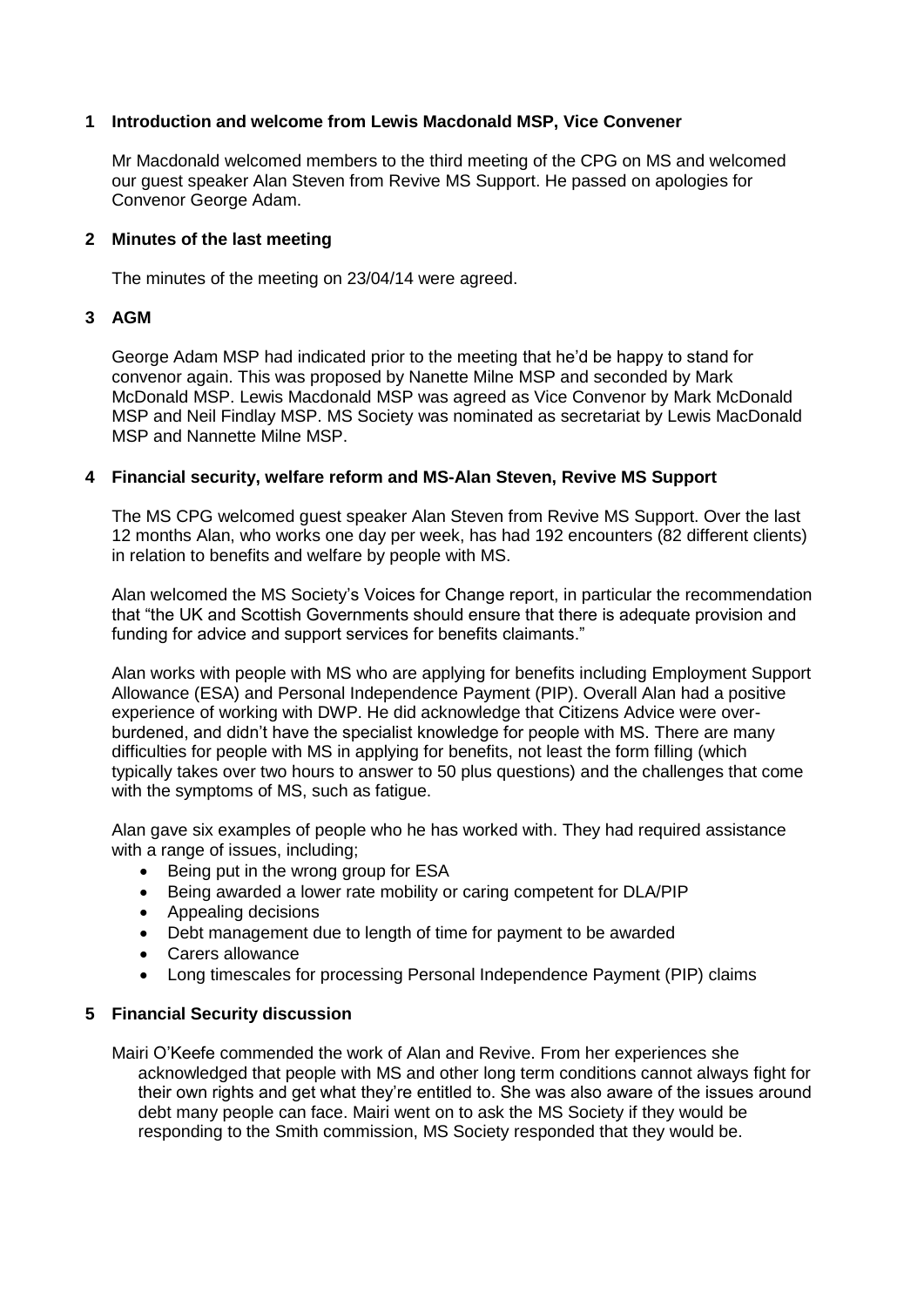- Neil Findlay MSP raised the issue of local authorities and their role in supporting people through welfare reform. Mr Findlay commented that, due to large resource cuts in some areas in Scotland, local authorities were not set up in a way that was conducive to supporting people to access benefits. We should be looking at improvements that can be made in this area, such as improved telecoms systems.
- Mark McDonald MSP questioned what the MS Society's Voices for Change report had been used for. He also compelled the group to make individual submissions to the Smith commission, as well as as a collective. In particular, Mr McDonald highlighted the important of the MS CPG pressing the issue of the change in criteria for the mobility component, which has negatively impacted people across Scotland.
- John Finnie MSP praised the Citizen's Advice Scotland's latest report, "Voices from the Frontline". Mr Finnie also praised the work of SCVO and encouraged other members to work with them on the issues of welfare.
- Duane Patterson highlighted the need to make people aware of the help that's out there, in a more accessible and streamlined way.
- Rhoda Grant MSP questioned the role of hardship grants in supporting people to stay out of or reduce their debt while their benefits claim goes through. She also flagged the availability of project funding for organisations, and that this may be an avenue to increase the support for people who need help accessing benefits. Ms Grant also raised the issue that people who are terminally ill are sometimes waiting so long for a condition they are no longer alive when the award is finally made.
- Iain Morrison highlighted the issues for the Citizen's Advice Bureaux, which include being completely inundated. Also, they do not have the specialist knowledge of MS, long term or fluctuating conditions. MS Revive Support's benefits advisor post is funded through trusts, and this funding is due to end soon. Iain highlighted how important it was that funding criteria be diversified to allow the continued running of vital welfare support services.
- Nannette Milne MSP questioned the communication around welfare support, and suggested that the MS annual health review could be used as an opportunity to highlight the support available for people with MS.
- Mairi O'Keefe compelled the group to identify opportunities for partnership working, with other long term conditions, Neurological Alliance of Scotland, Health and Social care Alliance and the Scottish Partnership for Palliative Care.
- Carole Macartney shared the Lothian Therapy Centre's experience. They are referring people to other agencies such as LCIL and social work departments. Carole highlighted the importance of pathways and effective signposting.
- Mark McDonald MSP questioned if there were other CPGs who we could do some joint working with around welfare reform.
- Judith MacSween explained that people don't know where to access services. She questioned if health and social care integration presented an opportunity to bring together the health and the day to day realities and requirements of living with a condition. Judith also explained that often pathways are reactive to crisis rather than preventative. Anticipating that next step can be very difficult. She also questioned the role of health care professionals in signposting to other support.